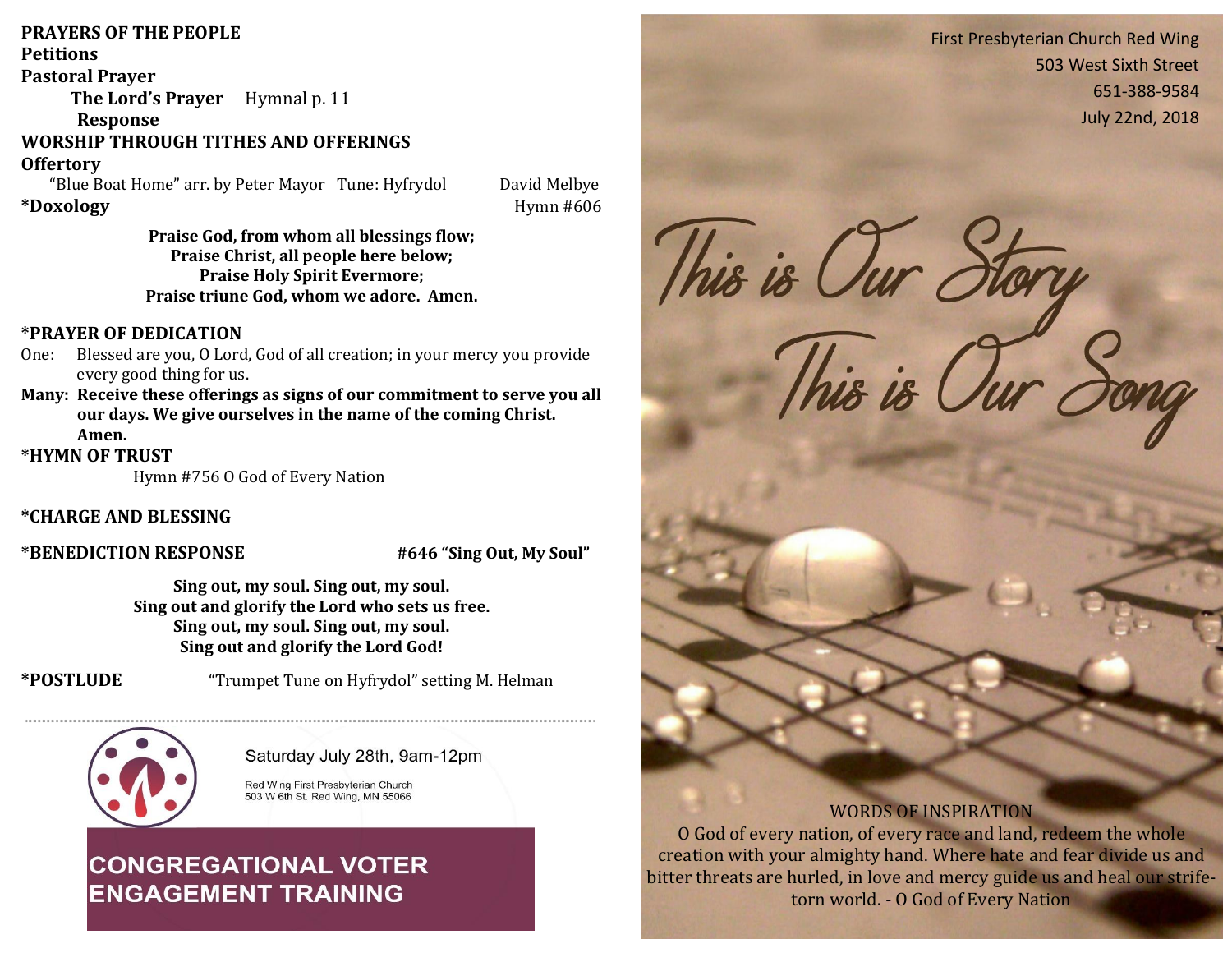#### **ORGAN PRELUDE**

"This Is My Father's World" by G. Krapf "Presto" from Organ Concerto No. 5 arr. G. Edwards "Come, Thou Almighty King" by L. Smith

#### **RINGING OF THE CHURCH BELL**

#### **WELCOME AND ANNOUNCEMENTS**

#### **INTROIT**

#### **CALL TO WORSHIP**

One: God alone is our refuge and hope, our shelter and protection.

**Many: From our very first breath to our last, God's love and compassion never fails.**

One: So come, lift your voices in praise to God.

**Many: Bear witness to God's acts of mercy and love. Proclaim God's glory to all who will listen.**

#### **\*HYMN OF PRAISE**

Hymn #488 I Was There to Hear Your Borning Cry

#### **\*PRAYER OF CONFESSION**

**Holy God, we like to claim that your way is mysterious and we are uncertain how to follow. We confess that we don't want to understand the fast that you choose. You call us to loose the bonds of injustice, to let prisoners free, to break every yoke, to bring the homeless into our house, to feed our neighbors and pray for our enemies. We make it sound like a difficult metaphor, so we don't have to act on your word, because we don't like to be uncomfortable. Forgive our apathy, our willful ignorance, our false modesty, and our unexamined privilege. Create in us a clean heart and lead us into a Holy space…and beyond, to abundant life for all your creation. In Christ's name we pray. Amen.**

#### **\*SILENT PRAYER**

#### **\*ASSURANCE OF PARDON**

- One: Hear the good news! Who is in a position to condemn? Only Christ, and Christ died for us, Christ rose for us, Christ reigns in power for us, Christ prays for us.
- **Many: Anyone who is in Christ is a new creation. The old life has gone; a new life has begun.**

One: Know that we are forgiven and be at peace.

**Many: Alleluia! Amen**

**\*PRAYER RESPONSE** Hymn #581 " Gloria Patri

**Glory to the Creator, and to the Christ, and to the Spirit, One! As it was in the beginning, is now and ever shall be, world without end. Amen. Amen.**

#### **A TIME FOR YOUNG DISCIPLES**

#### **SONG OF PREPARATION** (insert verse 1)

Hymn #305 "Come Sing, O Church, in Joy!"

| <b>OLD TESTAMENT LESSON</b>                                                          | Micah $4:1-4$                         |              |
|--------------------------------------------------------------------------------------|---------------------------------------|--------------|
| <b>PSALM LESSON</b>                                                                  |                                       | Psalm 71:6-9 |
| <b>SPECIAL MUSIC</b>                                                                 | "The Servant Song by Richard Gillard" | David Melbye |
| <b>NEW TESTAMENT LESSON</b><br>One: The Word of the Lord.<br>Many: Thanks be to God! |                                       | John 14: 1-7 |

**SERMON** Justin Scheerer, David Scheerer, and Rev. Greg Bolt

#### **\*HYMN OF HOPE**

Hymn #140 Once in Royal David's City

#### **\*AFFIRMATION OF FAITH**

**We believe that God has come to us; that God brought us into being, that this God gave us breath and purpose, that we have been blessed to be a blessing to others, that we have fallen short of this commandment, but that God has nevertheless loved us despite our brokenness. We believe that God is coming to us; that God is not happy to leave us alone, that this God will come to us as a particular human being, that God will be made known to us in flesh and bone like ours, that Mary will give birth and Joseph will clap his hands in joy, that Jesus Christ will be born and our salvation made complete. We believe that God will come to us; that God will have the final word and that Word will be good, that this God will give us the presence of the Spirit to continue our work, that we are called to be disciples to all the corners of the earth, that the day is coming when tears and pain will be no more, and all will gather at the Table to sing an endless and perfect "Alleluia!"**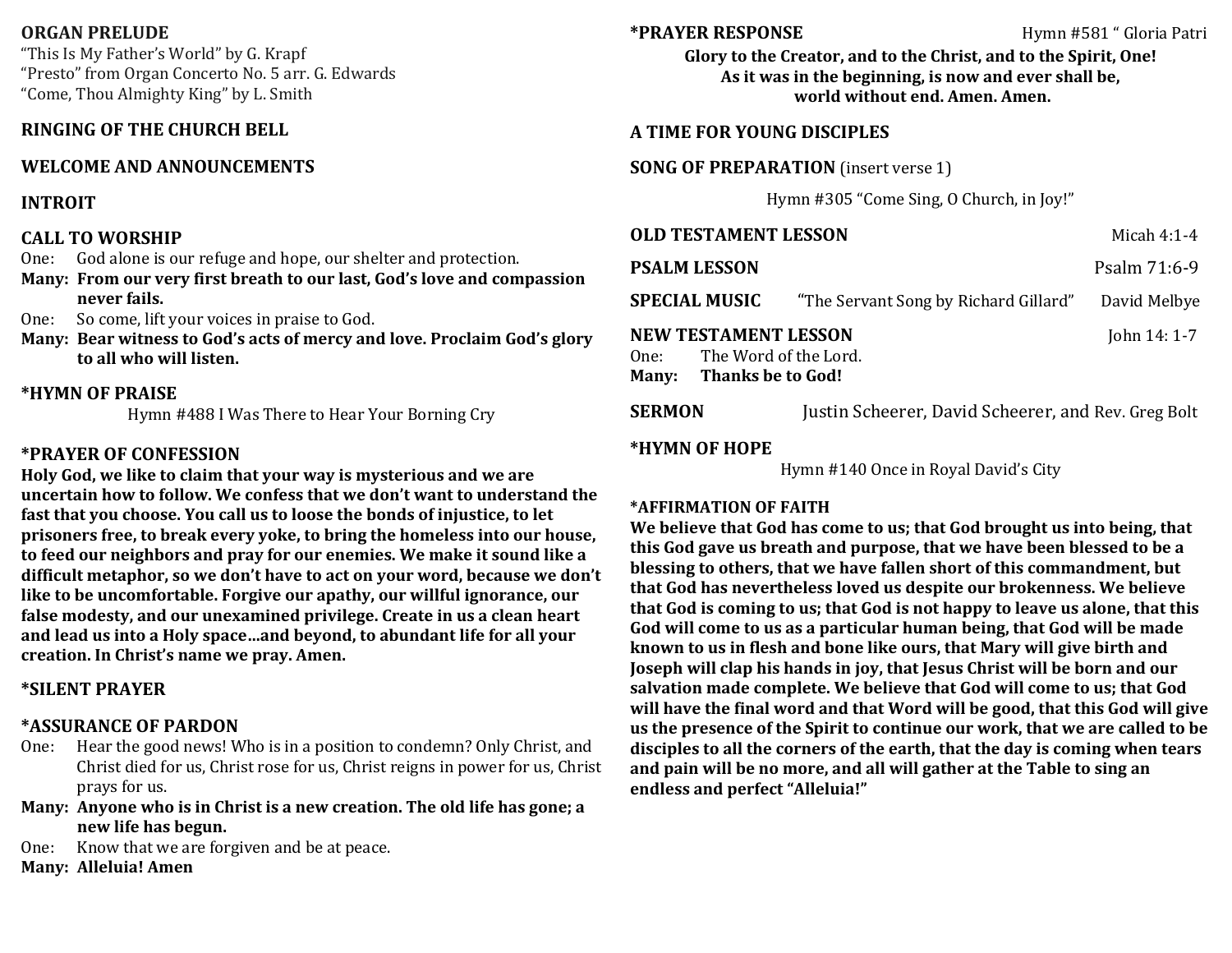# **Summer Book Study**

Tuesday, July 24th 6:30 p.m. at JoAnne McNamara's





Always with Us? What Jesus Really Said about the Poor by Rev. Dr. Liz Theoharis

We will be reading Always With Us as a Congregation and will be meeting at Wednesdays starting August 1st at 6:30 p.m. at the church to discuss.

Jesus's words "the poor you will always have with you" (Matthew 26:11) are regularly used to suggest that ending poverty is impossible, that poverty is a result of moral failures, and that the poor themselves have no role in changing their situation. In this book Rev. Dr. Liz Theoharis examines both the biblical text and the lived reality of the poor to show how that passage is taken out of context, distorted, and politicized to justify theories about the inevitability of inequality.



# The Congregation's Mission

"First Presbyterian Church of Red Wing is a congregation that seeks to grow in the love of Jesus Christ and to share that love with the community and the world."

#### **PARTICIPANTS**

In Ministry **The Congregation** Choir Director **Peter Dulak** Peter Dulak Pianist Lynn Dulak Organist JoAnne McNamara Pastor The Rev. Heidi Bolt Pastor **The Rev. Greg Bolt** Liturgist David Oakes

| ;REETER    |  |
|------------|--|
| JSHER      |  |
| FELLOWSHIP |  |
| ELOWER     |  |

GREETER Bonnie Lohmann USHER Don Olson FELLOWSHIP Richard & Nancy Scheerer FLOWER Open

#### **ANNOUNCEMENTS**

#### THIS WEEK'S FIRST PRESBYTERIAN HAPPENINGS:

| Today, 7/22, | $9:30$ a.m.  | Worship                |
|--------------|--------------|------------------------|
|              | $10:30$ a.m. | Fellowship             |
| Mon, 7/23,   | $10:00$ a.m. | Coffee at Mandy's Cafe |
| Tues, 7/24,  | $6:30$ p.m.  | Bible Study - JoAnne's |
| Wed, 7/25,   | $6:30$ a.m.  | Men's Book Study       |
| Thurs, 7/26, | 7:30 a.m.    | Women's Book Study     |
|              | $6:30$ p.m.  | Softball - AP Anderson |
| Sat, 7/28    | $9:00$ a.m.  | Voter Engagement       |